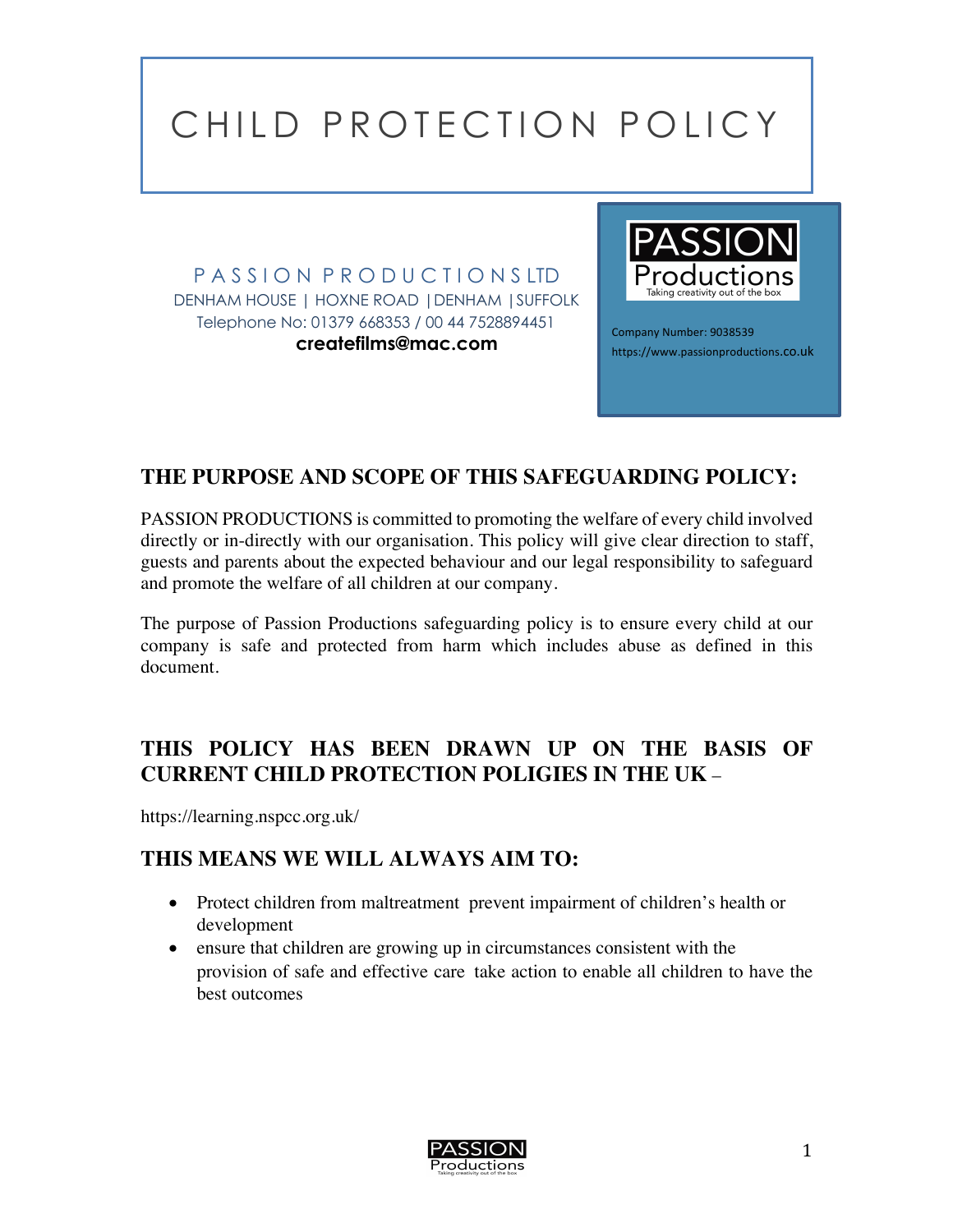## **WE RECOGNISE THAT:**

Our organisation fully recognises the contribution it can make to protecting children from harm and supporting and promoting the welfare of all children. The elements of our policy are prevention, protection and support. Our policy applies to all children, volunteers, visitors and staff. A child is someone under the age of 18 years old.

## **OUR ETHOS:**

Our organisation will establish and maintain an ethos where our children feel secure, are encouraged to talk, are listened to and are safe. Children will be able to talk freely to any member of staff, volunteer or regular visitor to our organisation if they are worried or concerned about something. All staff, volunteers and regular visitors will, either through training or induction, know how to recognise a disclosure from a child and will know how to manage this. We will not make promises to any child and we will not keep secrets. Every child will know what the adult will do with whatever they have been told. We will provide activities and opportunities that will equip our children with the skills they need to stay safe. At all times we will work in partnership and try to establish effective working relationships with parents, carers and colleagues from other agencies and organisations.

#### **SEEK TO KEEP CHILDREN & YOUNG PEOPLE SAFE BY:**

- When new staff, volunteers or regular visitors join our organisation they will be informed of the safeguarding arrangements in place.
- They will be given a copy of our organisation's safeguarding policy and told who our Designated Child Protection Officer for Safeguarding is.
- They will also be shown the recording format, given information on how to complete it and who to pass it to.
- Every new member of staff or volunteer will have an induction period that will include essential safeguarding information. This programme will include safeguarding training through the Safer Programme relating to signs and symptoms of abuse, how to manage a disclosure from a child, how to record and issues of confidentiality. The induction will also remind staff and volunteers of their responsibility to safeguard all children and the remit of the role of the Designated Child Protection Officer.
- All staff and volunteers will be asked to read this policy yearly after it has been reviewed and updated if necessary.
- They will sign to say they have read and understood the policy.

#### **SEAK TO KEEP CHILDREN SAFE BY** continued.,

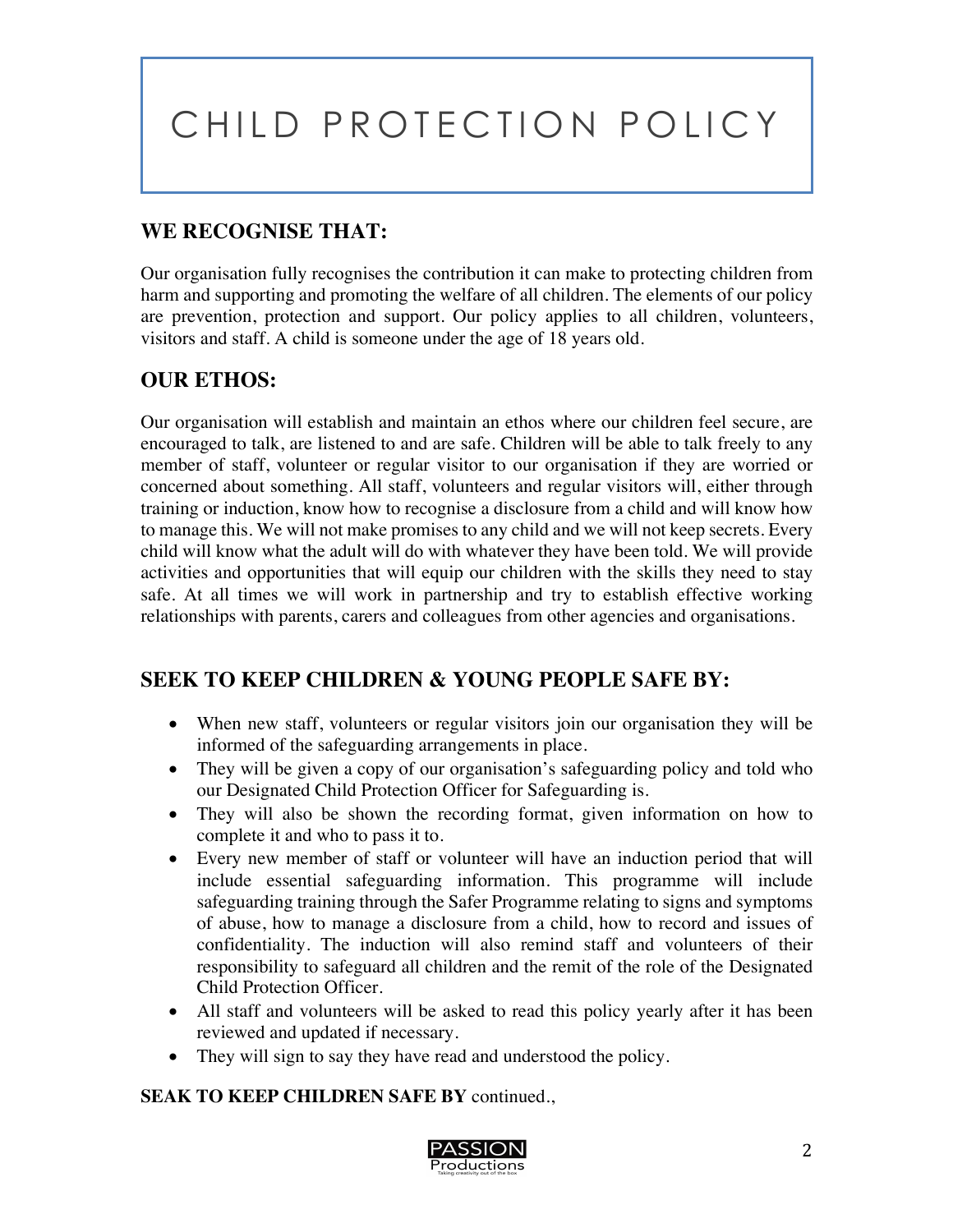- We will display the reporting and referral flowchart when our organisation is operating.
- All regular visitors and volunteers to our organisation will be told where our policy is kept.
- Staff / parents will be given a set of safeguarding procedures, they will be told who our Designated Child Protection Officer and alternate staff members are and what the recording and reporting system is.
- All parents and carers will be asked to sign a distribution list confirming they have seen and read our safeguarding policy.
- Parents and carers will be informed of our legal duty to assist our colleagues in other agencies with child protection enquiries and what happens should we have cause to make a referral to Children's Services.

## **SIGNING IN PROCESS AND PHOTOGRAPHY:**

Parents will sign a consent form for their child's involvement on Passion Productions courses or activities. This will detail:

- any vital health issues or otherwise notable information.
- permission for photographs to be taken for promotional purposes only.

#### **RECRUITMENT:**

We ensure that we:

- Carefully consider the job description and person specification
- Circulate all vacancies widely
- Prepare an information pack
- Define our selection criteria
- Ask for written declaration as regards criminal convictions, spent or otherwise.
- Ask for originals of qualifications, if relevant
- Conduct interviews with at least two people present
- Ask for at least two references, including last employer
- Gain enhanced DBS checks were current Government guidance requires us to.
- Organise a comprehensive induction period which includes familiarization with safeguarding policies, procedures and safeguarding training through the SaferProgramme.

## **ANTI-BULLYING:**

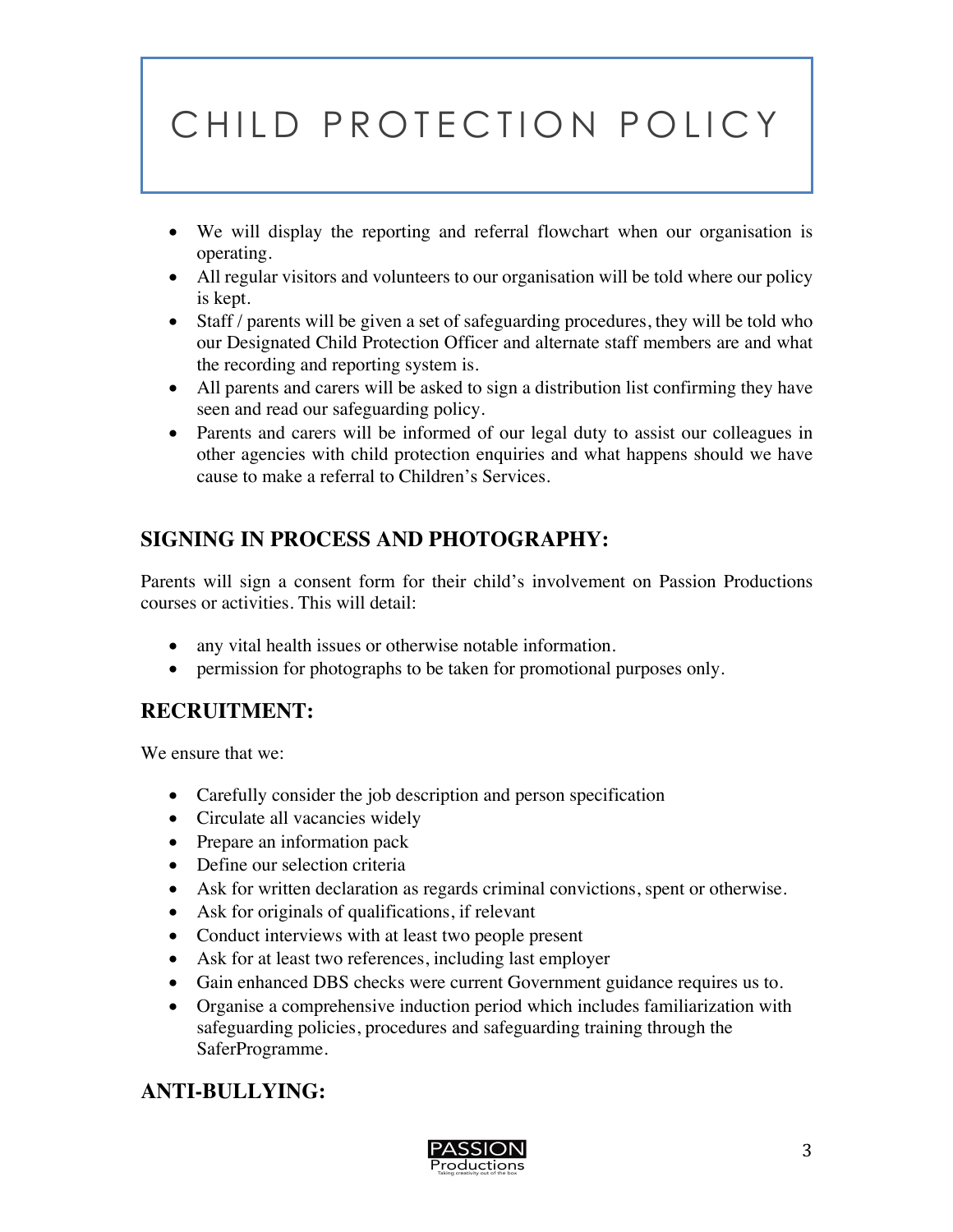- split young people up
- explain that behavior is hurtful
- may need to talk parent
- may need to take further action

#### **TRAINING:**

- If Passion Productions is delivering projects for young people, relevant staff will undertake appropriate safeguarding training through the ESCB Safer Programme every three years. We actively encourage all of our staff to keep up to date with the most recent local and national safeguarding advice and guidance. This can be accessed via www.escb.co.uk
- After a period of 3 months, volunteers will be trained via the ESCB Safer Programme and thereafter, every three years. Safer Staff and Volunteers All adults who come into contact with our children have a duty of care to safeguard and promote their welfare. There is a legal duty placed upon us to ensure that all adults who work with or on behalf of our children are competent, confident and safe to do so. We ensure we adhere to the principles of safer recruitment as per our policy and also the guidance from Essex Safeguarding Children Board.

#### **MANAGING COMPLAINTS:**

\_\_\_\_\_\_\_\_\_\_\_\_\_\_\_\_\_\_\_\_\_\_\_\_\_\_\_\_

All concerns should go to the Designated Child Protection Officer.

#### **DEALING WITH DISCLOSURES:**

The Designated Child Child Protection Officer should be used as a first point of contact for concerns and queries regarding safeguarding concerns.

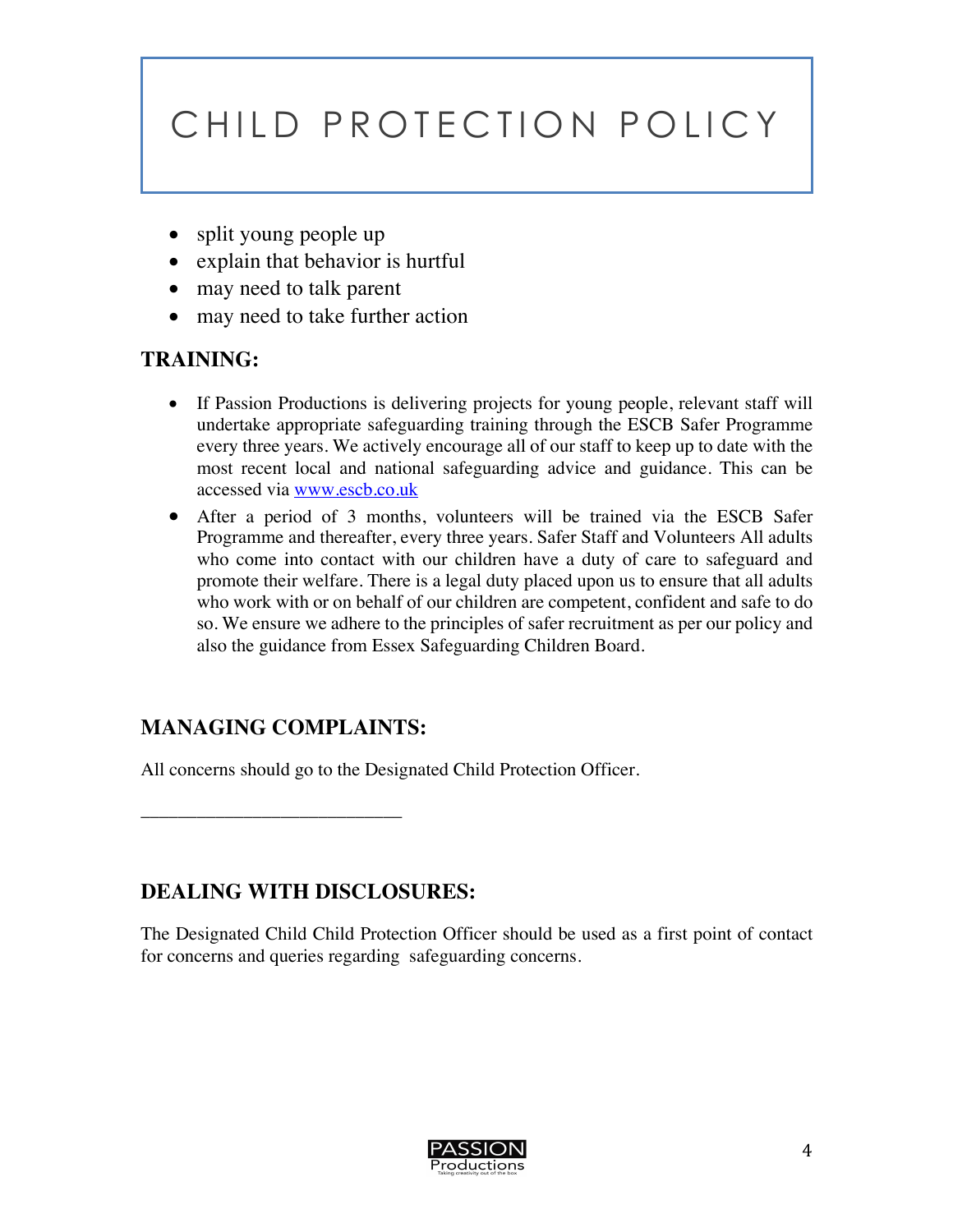#### **RECORDING CONCERNS AND INFORMATION SHARING:**

If we are concerned about the welfare or safety of any child in our organisation we will:

- record our concerns immediately on the agreed report form and give this to the Designated Child Protection Officer.
- All information is confidential, however if there is a safeguarding or child protection concern about a child, then information can be shared with other agencies, namely the Police or Children's Services.
- Reports of a concern to the Designated Child Protection Officer must be made in writing and signed and dated by the person with the concern.

#### **RECORDS AND CONFIDENTIALITY:**

- Any information recorded will be kept in a separate named file, in a secure cabinet and not with the child's file.
- Any safeguarding information will be kept in the file and will be added to. Copies off referrals will be stored in the file.

#### **REFERRAL PROCESS**:

- Staff must record the event word by word on paper but may not disclose the details to anyone other than the DSO or those on a need to know (Such as local authority, police, children's services).
- The above files will be the responsibility of the Designated Child Protection Officer and information will only be shared within the organisation on a need to know basis for the protection of the child.
- Passion Production adopts and strictly abides by our referral process in all events where we feel a child's welfare or safety is at risk. All staff, volunteers, directors and visiting professionals should keep to this procedure at all times and be made aware of their responsibilities.
- In the event any professional working with or on behalf of Passion Productions believes young person is at risk of abuse (this can be a variety of situations including sexual (CSA/CSE), Psychological/Mental, Physical, Neglect or Medical) they must immediately report this to the DSO (Designated Safeguarding Officer).
- **REFERRAL PROCESS**:

**REFERRAL PROCESS** continued.,

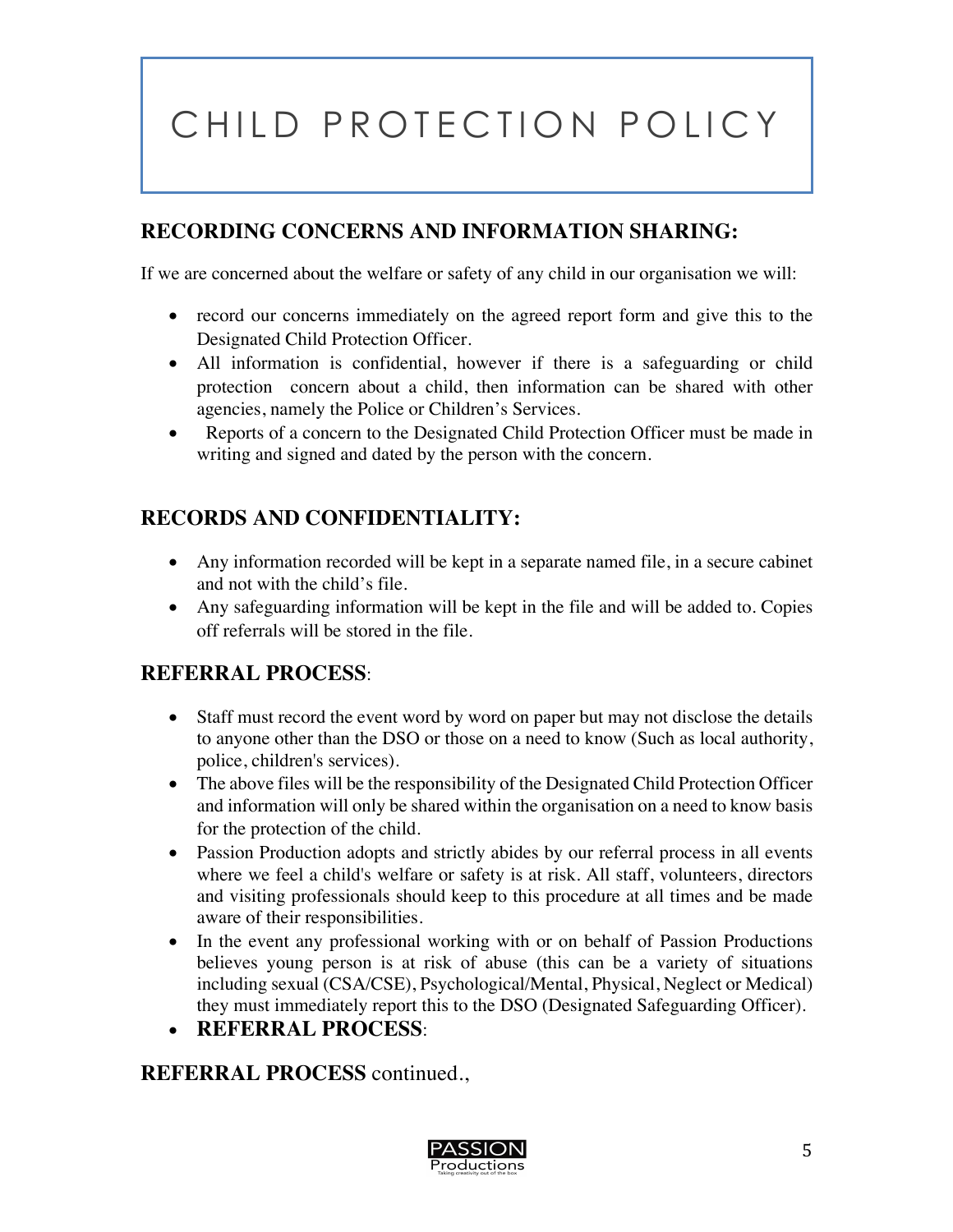- The DSO must contact the LADO (Local Authority Designated Officer) Immediately on report (Or in certain situations the local MASH team).
- If the DSO believes there is an immediate threat to the child's welfare, they should call 999.
- In the event the disclosure involves allegations against the DSO, staff should call 999 immediately. In this case, the DSO must not attend any class or event involving our young people pending investigation.

#### **REFERRAL RULES**:

- Never promise to keep a secret for a child -
- Never investigate -
- Never criticize the abuser or anyone involved

## **MANAGING ALLEGATIONS AGAINST STAFF /VOLUNTEERS:**

Allegations sometimes arise from a differing understanding of the same event, but when they occur, they are distressing and difficult for all concerned.

We also recognise that many allegations are genuine and there are some adults who deliberately seek to harm or abuse children.

We will take all possible steps to safeguard our children and to ensure that the adults in our organisation are safe to work with our children. We will always ensure that the Essex Safeguarding Children Board's procedures are followed.

- Staff to bring concerns to the DSO.
- The DSO may request that staff do not attend any class or events involving young people involved on Passion Production projects when pending investigation.

#### **WHISTLEBLOWING:**

- We will take complaints seriously
- We will investigate all complaints
- We will take appropriate action
- Members of staff may be asked not to attend classes till investigation has been completed.